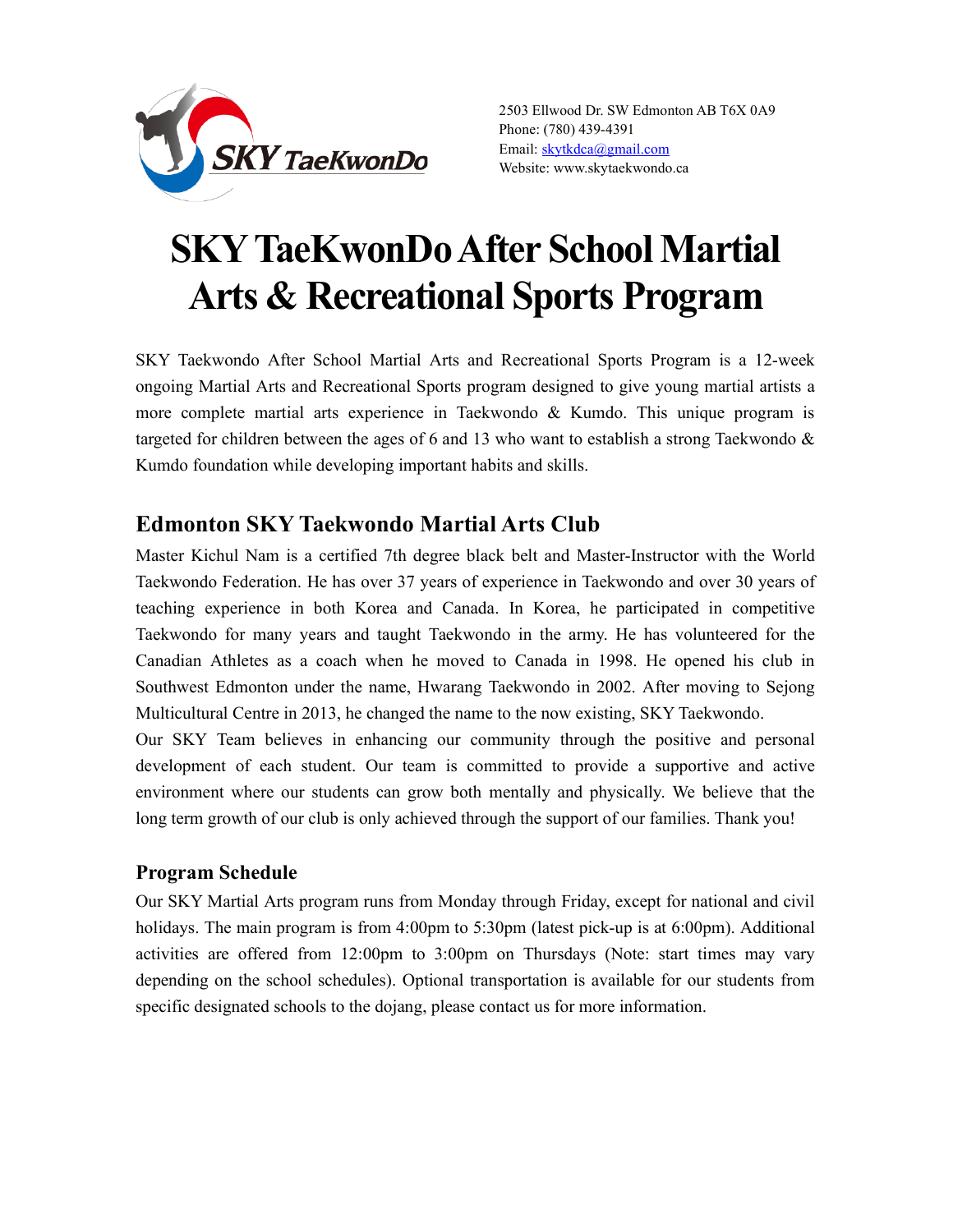## Program Foundations:

## Taekwondo (Instructed by Certified Black Belt Masters and Instructors)

- Taekwondo is the foundation of our program. Taekwondo lessons are taught by our qualified SKY Masters and instructors. Our program focuses on helping our students improve both physically and mentally.
- Introduction to, and advancement in, self-defense and martial arts values (Patience, Integrity, Self-Discipline, Confidence, Indomitable Spirit, Respect) is fundamental to the program.

### Kumdo (Master Joh)

- Kumdo ("swordway") is a modern oriental form of martial arts descended from swordsmanship that uses bamboo swords and protective armour.
- Today, it is widely practiced within Japan and many other nations across the world.
- Kumdo is an activity that combines martial arts practices and values with strenuous sport-like physical activity.
- Kumdo is a way to discipline the human character through the application of the principles of the sword.

## Supporting Activities:

To take their training to the next level, this program offers a variety of recreational activities to holistically support children's development as martial artists. Our structured curriculum includes:

## • Cross-Training: Non Martial Arts (Soccer: Instructor Kichul Nam)

Soccer provides cardiovascular conditioning, teaches teamwork, and balance. Participants will work on coordination and footwork.

## • Cross-Training: Non-Martial Arts (Arts and Crafts: Sky Managers)

- Fostering creativity through arts and crafts will help our students develop mentally, socially, and emotionally. As our students manipulate paintbrushes and scissors, count pieces, identify colours, and experiment with materials, they learn the basics of math and science while improving their fine motor skills. But academics isn't the only thing, most importantly, our students feel good while they are creating art. They are able to experiment and show in art form how they are feeling, which extends beyond the arts and craft room. This program is mainly prepared for Day Camp.

#### • Bullying Consultation